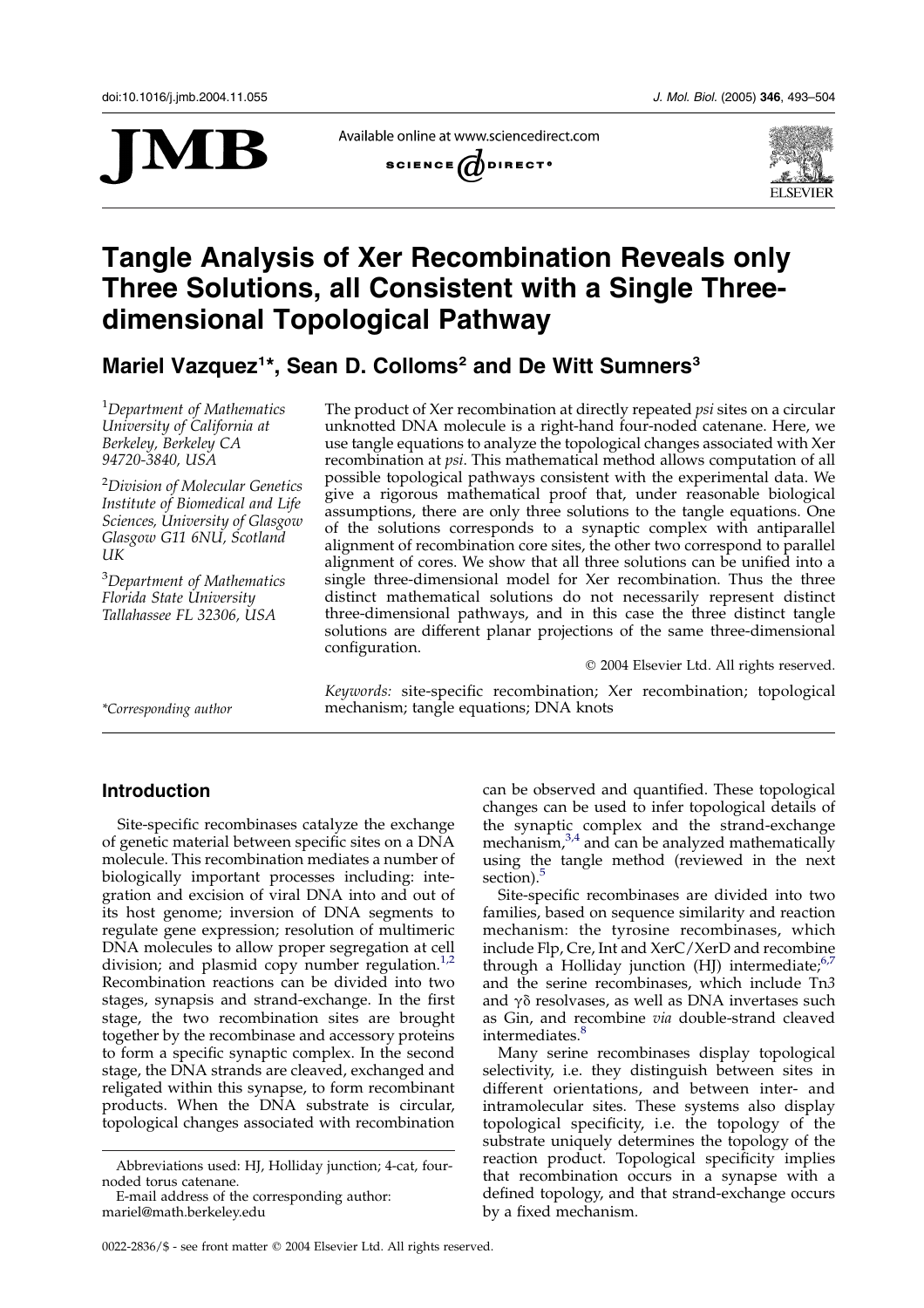<span id="page-1-0"></span>Tangle analysis is a mathematically rigorous method used to analyze site-specific recombination reactions. $5$  In tangle analysis, the experimentally determined topologies of the recombination substrates and product(s) are translated into a mathematical system of tangle equations. The solutions to the tangle equations correspond to all possible values for the synaptic complex and strandexchange topologies consistent with the experimental results.

Tangle equations have been used successfully to analyze the topological changes occurring during recombination catalyzed by the serine recombi-nases Gin and Tn3 resolvase.<sup>[5,9,10](#page-10-0)</sup> Serine recombinases catalyze processive recombination, giving a series of products, apparently by repeated application of the same recombination process without dissociation of the synaptic complex. Processivity and topological specificity make serine recombinases particularly appropriate for a systematic mathematical analysis. $\frac{9-12}{2}$  Tangle analysis for tyrosine recombinases has generally proved more difficult. In most cases there is no topological selectivity, specificity or processive recombination (e.g. Int<sup>13</sup>). The experimental results therefore usually consist of only a single pair of substrate and product topologies, which do not provide enough information to deduce the topological pathway of recombination. Further mathematical and biological assumptions are then needed to produce a limited number of solutions to the tangle equations.<sup>[5,13,14](#page-10-0)</sup>

Here, we provide a rigorous mathematical analysis, based on the tangle method, of the Xer site-specific recombination data reported by Colloms *et al.*<sup>[15](#page-10-0)</sup> Our analysis builds on the work of Darcy, $16$  and extends it by proposing a more detailed analysis of the system's underlying biology, which allows for a drastic reduction in the number of solutions. Furthermore, we give a three-dimensional interpretation of the solutions.

Xer recombination is catalyzed by a pair of tyrosine recombinases (XerC and XerD) and functions to keep multicopy plasmids (ColE1 and pSC101) in a monomeric state, thus ensuring stable plasmid inheritance.[17](#page-10-0) In addition to XerC and XerD, recombination at plasmid resolution sites (e.g. psi from pSC101 and cer from ColE1) requires accessory proteins and sequences. The accessory proteins bind to accessory sequences to one side of the recombination core sites, to form a complex in which the two sites are interwrapped in a right-hand fashion.<sup>[18](#page-10-0)</sup> Unlike recombination by most other tyrosine recombinases, Xer recombination at psi and  $c$ er displays topological selectivity and specificity,<sup>[15,](#page-10-0)</sup> <sup>[19](#page-10-0)</sup> making it an attractive target for tangle analysis,

despite the absence of processive recombination.

Colloms et al.<sup>[15](#page-10-0)</sup> showed that Xer recombination at psi and cer on unknotted substrates is strictly intramolecular, is efficient only at directly repeated sites (Figure 1(a)), and gives products with a specific topology: four-noded torus catenane  $(4$ -cat) with antiparallel sites (Figure 1(b)). This is



Figure 1. Site orientations. Recombination sites are usually short non-palindromic nucleotide sequences and, as such, can be assigned an orientation. (a) Two identical sites in a closed circle can be in direct repeat (left) or in inverted repeat (right). (b) Two identical sites in different components of a DNA torus catenane can be either parallel or antiparallel. The diagrams show a right-hand four-noded torus catenane (4-cat) with one recombination site on each component, and illustrate parallel and antiparallel orientation of sites.

consistent with a requirement for a synapse with a fixed local topology/geometry, and a fixed strandexchange mechanism. Here, we focus on recombination at psi, since the products of recombination at  $c$ er contain a HJ.<sup>[20,21](#page-10-0)</sup> We propose a few reasonable biological assumptions and, using tangles, we systematically find all possible topologies for the synapse and the strand-exchange mechanism, proving mathematically that under our assumptions there are only three solutions to the Xer tangle equations. Two of these solutions correspond to the two topological models (Figure 2) proposed by Colloms  $et$   $al.^{15}$  $al.^{15}$  $al.^{15}$  and have core sites aligned in parallel in the synaptic complex. The third solution has antiparallel core sites in the synaptic complex (and corresponds to a model shown by Bath  $et$   $al.^{19}$  $al.^{19}$  $al.^{19}$ and by Bregu et  $al.^{22}$  $al.^{22}$  $al.^{22}$ ). We then produce a 3D model



Figure 2. Topology of Xer recombination at psi. The two topological pathways proposed for Xer recombination at  $p\sin$  sites (black and white arrows) are shown.<sup>[15](#page-10-0)</sup> The recombination products of both pathways are topologically identical: both are 4cats with antiparallel recombination sites. (a) The accessory sequences are wrapped around one another so as to trap three negative nodes. Upon formation of this synapse, XerC/D bind the two cores and catalyze strand-exchange to introduce an additional negative node. (b) Five  $(\xrightarrow{K})$  nodes are trapped in the synaptic complex and one  $(+)$  node is introduced by recombination.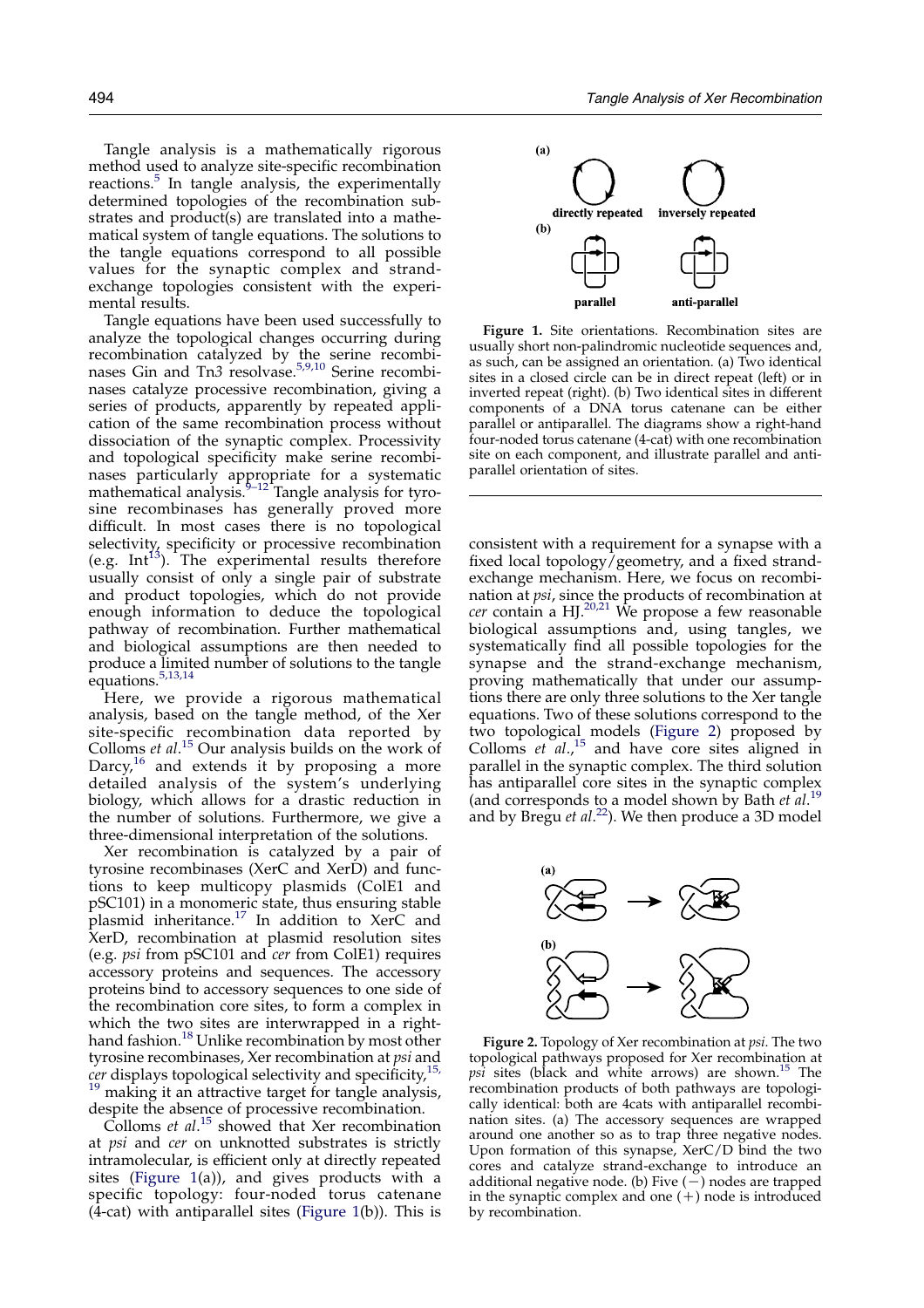<span id="page-2-0"></span>for Xer recombination that fully accounts for the topology of the reaction on unknotted substrates. This single 3D model admits different planar projections, which correspond to the three different solutions to the tangle equations. We therefore demonstrate that distinct solutions to the tangle equations do not necessarily correspond to distinct 3D pathways, thus turning a previous limitation of the tangle method into a strength.

## Tangle Method

The topology of recombination reactions can be



Figure 3. Tangles, tangle addition, the numerator operator and 4-plats. (a) The four trivial tangles are shown together with their canonical vectors  $(0)$ ,  $(0,0)$ ,  $(1)$ and  $(-1)$ . Trivial tangles are the simplest examples of rational tangles. Intuitively, rational tangles are those that can be "unwound" to look like trivial tangles. (b) Two rational tangles, A and B, their canonical vectors, and their sum  $A + B$ . The tangle  $B = (4)$  is an integral tangle. Integral tangles are formed as a horizontal row of twists and characterized by a canonical vector  $(k)$ , where the integer k is the number of nodes. (c) The numerator operation converts a tangle, or a sum of tangles, into a knot or catenane (e.g. C into the catenane  $N(C)$ ;  $D + E$  into the catenane  $N(D+\overline{E})$ . If D and E are rational, as in this example, then  $N(D+E)$  is a 4-plat knot or catenane.<sup>[25](#page-10-0)</sup> The 4-plats are knots and catenanes formed by intertwining of four strings and joining the ends. Any 4-plat knot or catenane can be deformed "smoothly" to look as shown in the diagrams to the right of this panel, and can be represented by a canonical vector  $\langle c_1,c_2,...,c_{2k}+1 \rangle$  with an odd number of positive integer entries and by a corresponding Conway symbol  $\bar{b}(\alpha,\beta)$ . The canonical vector describes the sequence of nodes defining the 4-plat. Note that the 4-plat  $\langle 1,2,1 \rangle$  shown in the bottom diagram is the 4cat product of Xer recombination on unknotted substrates, with Conway symbol  $b(4,3)$ .

studied using knots and tangles. The mathematics of knots and tangles are reviewed by Murasugi<sup>2</sup> and by Rolfsen,<sup>[24](#page-10-0)</sup> and their use in the study of  $DNA$ recombination is reviewed by Sumners et al.<sup>[5](#page-10-0)</sup> Tangles are used to model small portions of knots or catenanes containing two segments of interwrapped DNA that are bound to a recombination protein (illustrated in Figure 3(a) and (b)). Mathematically, a tangle is defined as a ball with two strands and a fixed direction  $p$ . Each tangle is studied through its tangle diagram, a 2D projection in the direction  $p$ . The most biologically relevant tangles in biology are the rational tangles. Rational tangles, relevant tangle operations, and the family of 4-plat knots and catenanes are illustrated in Figure 3, and are further discussed in Appendix I. Rational tangles and 4-plats have been classified, allowing them to be represented by integer entry vectors and rational numbers.<sup>25-27</sup>

In the tangle method, a recombination event is modeled by a system of two tangle equations [\(Figure 4\)](#page-3-0):

$$
N(O + P) = K_1 \tag{1}
$$

$$
N(O+R) = K_2 \tag{2}
$$

where  $O$ , P and R are unknown tangles, and  $K_1$  and  $K<sub>2</sub>$  are substrate and product of recombination (respectively). P is the parental tangle and contains only the DNA that is changed during recombination. The strand-exchange reaction is modeled by replacing  $P$  with the recombinant tangle  $R$ . The outside tangle O contains all topologically relevant DNA that is not changed during a recombination event. It is assumed that the strand-exchange mechanism (as represented by replacing  $P$  with  $R$ , while leaving O unchanged) is constant for a given recombinase.

The O tangle can be decomposed into two tangles:  $O = O_f + O_b$ . The outside bound tangle,  $O_b$ , contains all DNA wrapped by the recombinase and accessory proteins that is not changed by strandexchange.  $O_f$ , the outside free tangle, contains any other topologically interesting DNA that is not bound by proteins. Distinguishing between  $O_f$  and  $O<sub>b</sub>$  is sometimes necessary. For example, the action of a recombinase that displays topological selec-tivity on two different substrates<sup>[19](#page-10-0)</sup> is modeled by two systems of tangle equations where different values of  $O_f$  are used to give different substrate topologies, while  $O<sub>b</sub>$ , P and R are assumed to remain constant.<sup>[5](#page-10-0)</sup>

A recombination reaction on a single substrate  $(K_1)$  that gives a single product topology  $(K_2)$  is modeled by a single system of two simultaneous tangle equations (1) and (2).  $K_1$  and  $K_2$  are determined experimentally (e.g. by gel electrophoresis and electron microscopy) and are often 4-plats (knots and catenanes formed by intertwining of four strings and joining of the ends; illustrated in Figure 3);  $O$ ,  $P$  and  $R$  are the unknowns. It is possible to make simplifying assumptions for  $P$ . If both  $O$  and  $R$  are shown to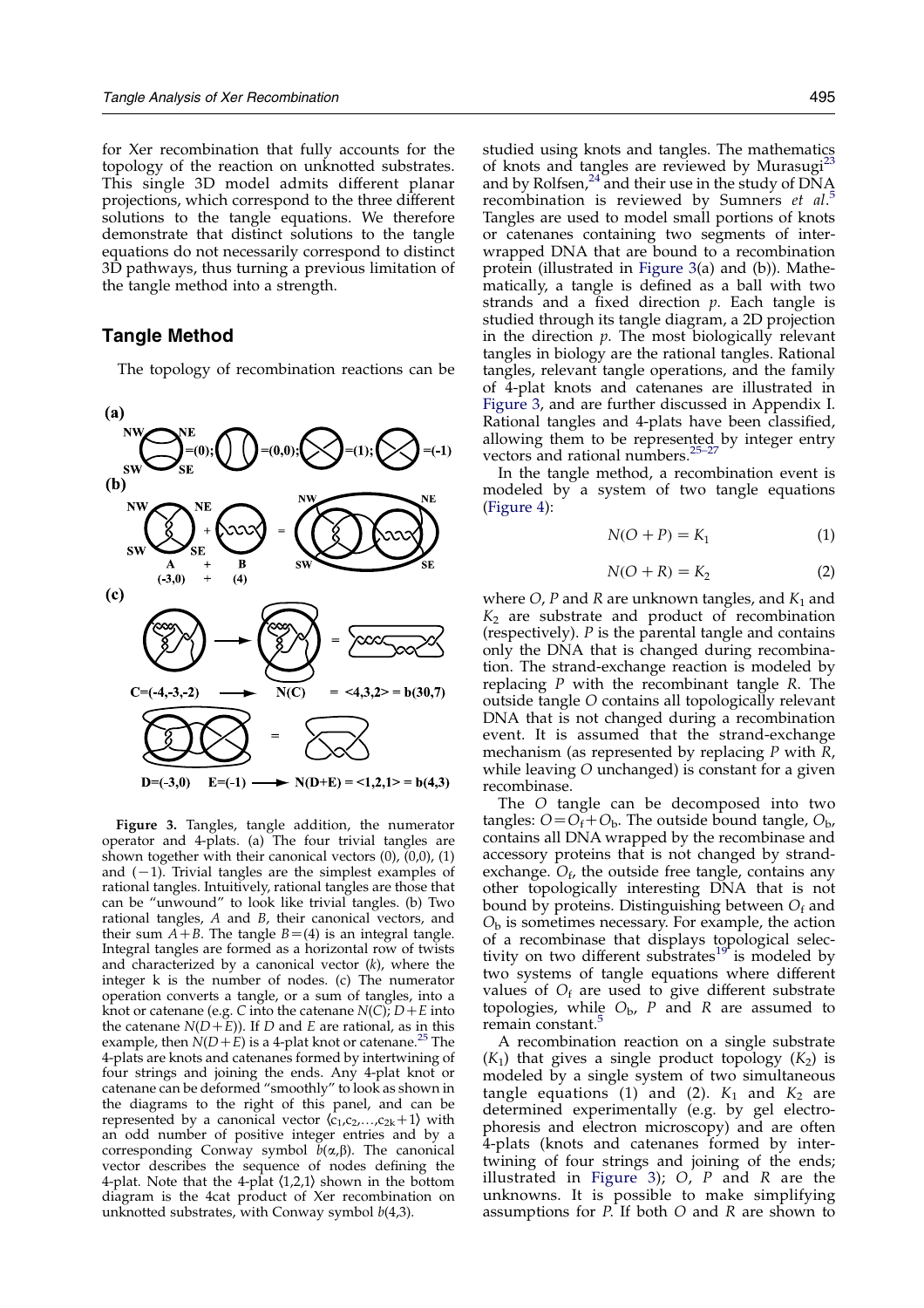<span id="page-3-0"></span>

Figure 4. Tangle equations for site-specific recombination. One round of site-specific recombination is represented by a system of two tangle equations:

$$
N(O_f + O_b + P) = N(O + P) = \text{substrate}
$$

 $N(O_f + O_b + R) = N(O + R) = \text{product}$ 

where  $O_f$ ,  $O_b$ ,  $O$ ,  $P$ , and  $R$  are all tangles.  $P$  represents the parental tangle, containing the recombinase-bound cores of the recombination sites, where strand exchange takes place. R is the tangle obtained from P after recombination. O, the outside tangle, encloses all DNA not changed by strand-exchange. In the tangle method, O can be written as the sum of tangles,  $O_f + O_b$ . The tangle  $O_b$  corresponds to the DNA bound to the enzymatic complex, but not contained in  $P$ ;  $O_f$  encloses the unbound DNA.

be rational tangles, or sums of rational tangles, all solutions can be found in a mathematically rigorous fashion; $10,28$  the computations involved are simple but tedious (shown for Xer recombination in Appendix II). The java applet TangleSolve<sup>[29](#page-10-0)</sup> is available to do this calculation. To prove O and R rational, sophisticated low-dimensional topology tools may be required;  $9,10$  the goal cannot always be achieved, in which case extra assumptions are called for.<sup>[5,13,14,30](#page-10-0)</sup> Finally, decomposing O into  $O_f$ and  $O<sub>b</sub>$  unambiguously, and proving that there is no other solution (e.g. other prime or locally knotted) can be more difficult or even impossible.<sup>16,28</sup>

### Results and Discussion

## In Xer recombination  $P$  and  $R$  are not locally knotted, and O is rational

When Xer acts on an unknotted substrate  $(K_1=$  $\langle 1 \rangle = b(1,1)$ ) the product is the 4-cat<sup>[15](#page-10-0)</sup> ( $K_2 = \langle 1,2,1 \rangle =$  $b(4,3)$ ) and the corresponding system of tangle equations is:

$$
N(O + P) = b(1, 1), \text{ the unknown, } N(O + R)
$$
  
= b(4, 3), the 4 - cat (\*)

The implicit assumptions of constancy of enzymatic action and a fixed synapse topology (see Tangle Method, above) are supported by the experimentally observed topological specificity of Xer recom-bination.<sup>[15,19](#page-10-0)</sup>

**Theorem 1 (Xer recombination)**. In system  $(*$ ), P and R are either prime or rational, and O is rational.

This result was implied without proof by Darcy; $^{16}$  $^{16}$  $^{16}$ a detailed proof is presented in Appendix I.

#### Mathematical and biological assumptions

Darcy computed three infinite families of rational solutions to the Xer tangle equations, and proposed experiments that could help narrow this list down.[16](#page-10-0) Here, we show biological and geometrical arguments that can be combined with the existing experimental data to obtain more detailed assumptions on  $P$  and  $R$ . Our assumptions lead to three unique solutions to the system (\*).

#### P is chosen to be (0)

We assume that  $P$  is a ball containing only the core regions of the recombination sites and the XerC/D recombinases. Any non-trivial DNA topology implicit in the synaptic complex is inside O. Given that the binding sites for XerC/XerD are very short DNA segments  $(\sim 28$  bp), it seems unlikely that they will contain excessive tangling. Therefore, the tangle  $P$  can be assumed to be a trivial tangle [\(Figure 3\(](#page-2-0)a)). We chose  $P=(0)$  to be consistent with previous discussions on site-alignment.<sup>[5](#page-10-0)</sup> Any of the other three trivial tangles ([Figure 3\(](#page-2-0)a)) would be a valid choice.

#### Recombination sites are not coplanar

The two recombination sites contained in  $P=(0)$ are said to be in parallel alignment if the arrows point in the same direction in the tangle diagram, and in antiparallel alignment otherwise. The concept of parallel or antiparallel alignment refers to local geometrical properties of the recombination sites considered as essentially straight lines in the tangle diagram, where two sites that do not cross over one another are either parallel or antiparallel. However, the tangle diagram is a projection of a 3D tangle in the direction  $p$  [\(Figure 6](#page-4-0); and see the definition of tangle in Tangle Method, above). Parallel or antiparallel sites in the tangle diagram do not correspond to well-defined properties in the 3D tangle, unless the two sites are strictly coplanar. When the sites are not strictly coplanar (including the "slightly off plane" or "pseudo-planar" cases $^{31}$  $^{31}$  $^{31}$ ), two projections of the same 3D object can always be found such that in one projection the sites appear in parallel alignment, and in the other projection the sites appear in antiparallel alignment. $5$  [Figure 6](#page-4-0) illustrates how different planar projections of a solid ball containing two essentially straight strings may give rise to very different tangle diagrams. Taking different projections of the ball with two strings corresponds to choosing different directions  $p$  in the definition of the tangle (see Tangle Method, above), and thus changes the tangle. We assume here that the recombination mechanism starts and finishes with the recombination cores non-coplanar, implying that they can be considered as parallel, or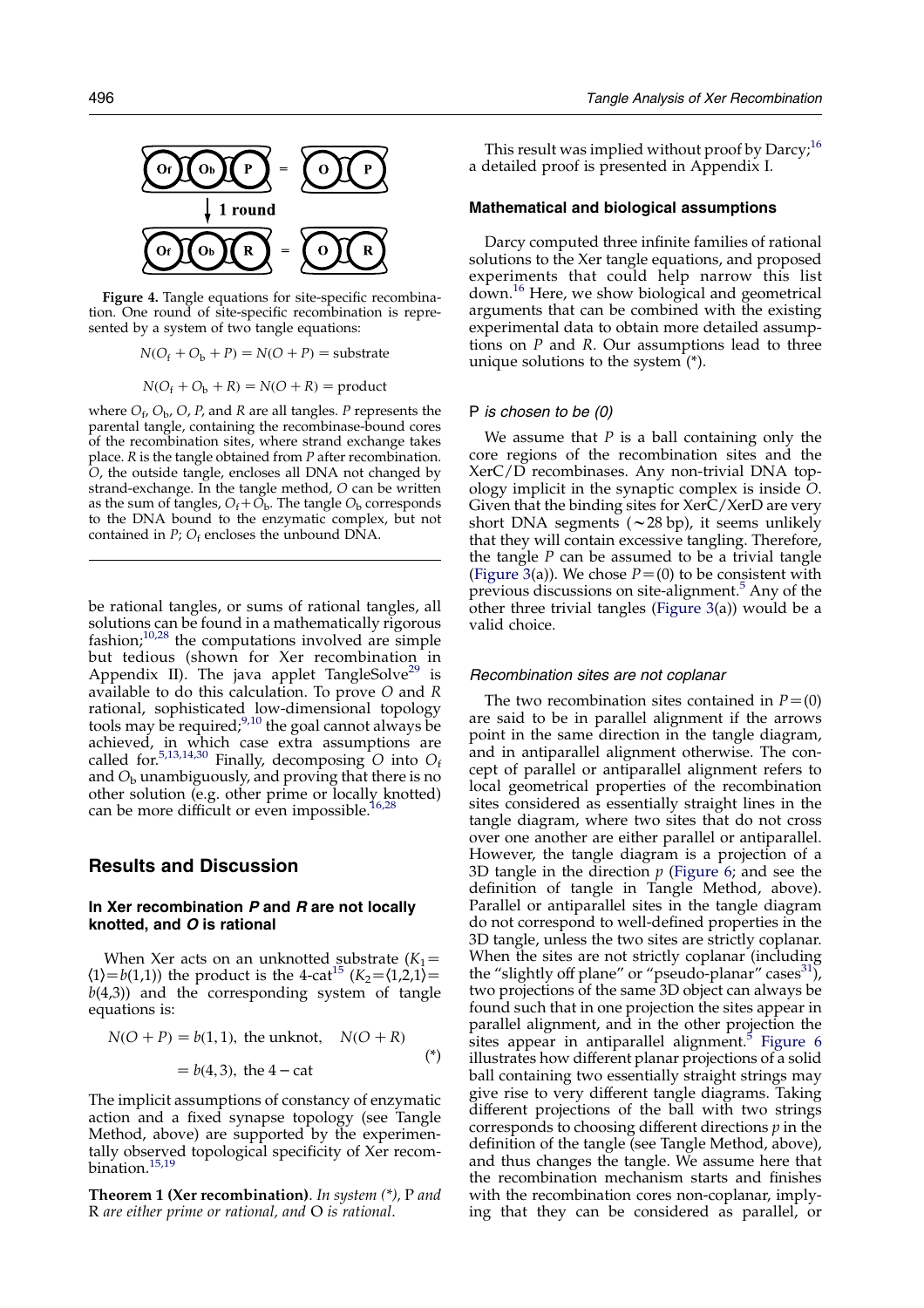<span id="page-4-0"></span>

Figure 5. R is assumed to be integral or  $(0,0)$ . Tyrosine recombinases catalyse recombination via a HJ. (a) If in the tangle method one assumes  $P=(0)$  with parallel sites, then if recombination occurs via an HJ, R is one of the rational tangles  $(+1)$  (shown) or  $(-1)$  (not shown). In the particular case of Xer recombination, XerC and XerD act cooperatively at the recombination sites. After one round of recombination, a crossing is trapped within the recombinase tetramer. Further rounds of strand-exchange would require dissociation of the Xer synaptic complex and would result in a tangle  $R = (k)$ integral. (b) If  $P=(0)$  with antiparallel sites, one round of recombination (via an HJ) results in  $R=(0,0)$ . Visualizing further processive rounds is harder in this case. In Results we show that, for Xer recombination, all tangle solutions in the parallel sites case correspond to  $R=(\pm 1)$  as predicted by the HJ. We thus assume that in the antiparallel sites case, R is simply  $(0,0)$ .

anti-parallel, depending on the direction in which they are observed.

#### Assumptions on R

Like other tyrosine recombinases, XerC/XerD recombine through an HJ intermediate.<sup>[20,21,32](#page-10-0)</sup> The proposed mechanism for this recombination (Figure 5) suggests that if  $P=(0)$  with parallel sites, then R is one of the tangles  $(+1)$  or  $(-1).^{33}$ Since we have assumed that the sites are noncoplanar, one can go from the  $P=(0)$  parallel case, to the  $P=(0)$  antiparallel case simply by rotating in 3-space (Figure 6, I.B and I.C). The same projection transforms  $R=(\pm 1)$  into  $R=(0,0)$  antiparallel (Figure 6, II.B and II.C), which is consistent with the results predicted by the HJ mechanism of recombination (Figure 5).<sup>[33](#page-10-0)</sup>



Figure 6. The topology of strand exchange is projection-dependent. Here, we use a trivial tangle before (I) and after (II) recombination to show how one can go from parallel to antiparallel alignment simply by changing projections. The arrows represent the core regions of the recombination sites, the two recombinase-bound DNA segments that undergo strand-exchange. A tangle is defined as a ball, two strings, and a fixed direction  $p$  (used to produce the tangle diagram). Tangles are analyzed through their tangle diagrams (specified by  $p$ ); therefore, changing the direction  $p$  is equivalent to changing the tangle. In order to ease visualization of the spatial objects, we embed the core sites in a cube (instead of a bounding ball). The bottom of the Figure illustrates how two non-coplanar strands inside the cube can project to three different tangles, both before (left) and after (right) recombination. (I) Before recombination we show: (b) down the x-axis,  $P=(0)$  parallel; (c) down the y-axis,  $P=(0)$  antiparallel; (d) down the z-axis,  $P=(-1)$ . (II) After recombination we show: (b) down the x-axis,  $R=(+1)$ ; (c) down the y-axis,  $R=(0,0)$  antiparallel; (d) down the z-axis,  $R=(0)$  parallel.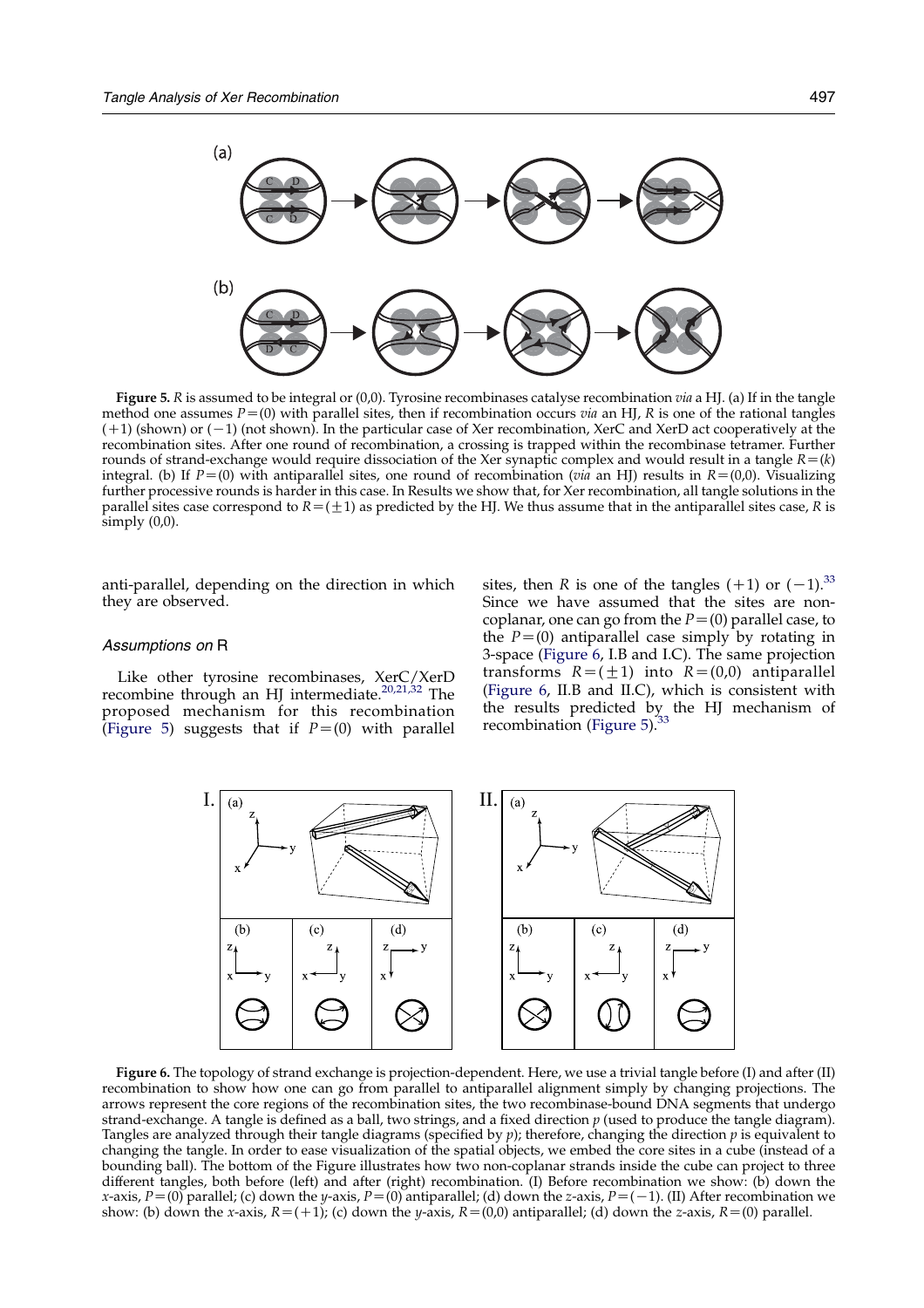<span id="page-5-0"></span>When  $P=(0)$  parallel, multiple rounds of strandexchange, with a reset step between each round, would give apparently processive recombination and an integral R tangle.<sup>[34](#page-10-0)</sup> In Theorem 2, below, we assume that  $R$  is integral, to ensure we have covered all reasonable possibilities.

### Three solutions for Xer recombination are found by tangle analysis

Theorem 2 (Xer recombination). Let O, P and R be tangles that satisfy the Xer system of equations:

 $N(O+P)=b(1,1)$ , the unknot with sites in direct repeat

 $N(O+R)=b(4,3)$ , the 4-cat with antiparallel sites.

If  $P$  is assumed to be  $(0)$  with parallel or anti-parallel sites, and  $R$  is assumed to be integral or  $(0,0)$ , respectively, the only solutions to the system are  ${O}$  =  $(-3,0), \ \ \mathbf{R}=(-1)$ ; { $\mathbf{O}=(-5,0), \ \ \mathbf{R}=(+1)$ ; { $\mathbf{O}=$  $(-4,0), R=(0,0)$ .

Proof. The calculations are presented in detail in Appendix II. The solutions can be obtained and visualized using TangleSolve†.<sup>[29](#page-10-0)</sup> For  $P=(0)$  with parallel sites and R integral the system has four solutions (Figure 7(a)): { $O = (-3,0)$ ,  $R = (-1)$ }; { $O =$  $(-5,0), R=(+1);$   $\{O=(-1), R=(+5)\};$   $\{O=(+1),$  $R=(+3)$ . The last two solutions (shown in Figure 7(a)c and (a)d), produce a parallel 4-cat ([Figure](#page-1-0) [1](#page-1-0)(b)), which contradicts the experimental results, $<sup>1</sup>$ </sup> where the product was the antiparallel 4-cat. Thus, the tangle analysis proves that if  $P$  is (0) parallel and R is integral, there are only two solutions (Figure 7(a)a and (a)b) to the system of equations for Xer recombination on unknotted substrates with directly repeated sites. These solutions correspond to the two topological models proposed by Colloms et al. (and see [Figure 2\)](#page-1-0).<sup>[15](#page-10-0)</sup> The solutions are consistent with the assumption of non-processive recombination that predicted  $R=(\pm 1)$ . This leads to the corresponding assumption in the  $P=(0)$  antiparallel case, namely  $R=(0,0)$ . Then, as shown in detail in Appendix II, a unique solution  ${O = (-4,0)}$ ,  $R=(0,0)$  is obtained (Figure 7(b)).

Summing up, there are only three solutions to the tangle equations arising from the data reported by Colloms  $et$  al.<sup>[15](#page-10-0)</sup> The synaptic complex fixes three, four or five negative nodes prior to recombination, and strand-exchange corresponds to changing tangle  $P=(0)$  into tangle  $R=(-1)$ , (0,0) or  $(+1)$ , respectively. The tangle method and our biologically based assumptions ensure that these are the only topological mechanisms to explain the experimental data.

### A 3D unification of the solutions

We here show how the three solutions produced by the tangle method can be interpreted as different



Figure 7. Solutions to the tangle equations. All solutions to the tangle equations obtained when the substrate of Xer recombination is unknotted and the product is the 4-cat. (a) The four solutions obtained when assuming  $P=(0)$  with parallel sites and R integral. Two of these solutions (c and d) yield catenanes with parallel sites, and are therefore not consistent with the experi-mental data.<sup>[15](#page-10-0)</sup> (b) The unique solution obtained if  $P=(0)$ with anti-parallel sites and  $R=(0,0)$ .

projections of a single 3D model for the synaptic complex. [Figure 8](#page-6-0) presents a molecular model for the Xer synaptic complex at cer or psi. This model and the animated cartoon‡ are used to visualize a new interpretation for the three solutions  ${O}$  =  $(-3,0)$ ,  $R=(-1)$ ,  ${O=(-5,0)}$ ,  $R=(+1)$  and  ${O=}$  $(-4,0)$ ,  $R=(0,0)$ . In the molecular model, the Cre/ loxP crystal structure is used to model the XerC/D recombinase core complex. $34,35$  The accessory sequences are wrapped three times around a sandwich of two PepA hexamers and one ArgR hexamer, approximately as suggested by Sträter *et al.*,<sup>[36](#page-10-0)</sup> and in agreement with the result from the tangle method that O fixes three, four or five nodes.

Three different views of the molecular model can be seen by performing two rigid motions, m1 and m2, on the complex, and projecting onto the plane of the page. Equivalently, one can imagine an observer moving around the protein/DNA complex and stopping to look at it from three different spatial locations. We define the tangle  $P$  as a ball enclosing the two recombination cores prior to recombination. The endpoints (a, b, c, and d) of the strings lie on the sphere that bounds the ball, and when projected in the direction  $p$  (orthogonal to the page) they project to cardinal points (NW, NE, SW, and SE) on the tangle diagram. The first projection [\(Figure 8](#page-6-0)(a)) corresponds to  $P=(0)$  with parallel sites, and a, b, c, and d map to NW, NE, SW, SE, respectively. The complement of P (i.e. the entanglement not contained in  $P$ ) contains three crossings and corresponds to  $O=(-3,0)$ . Rotating around the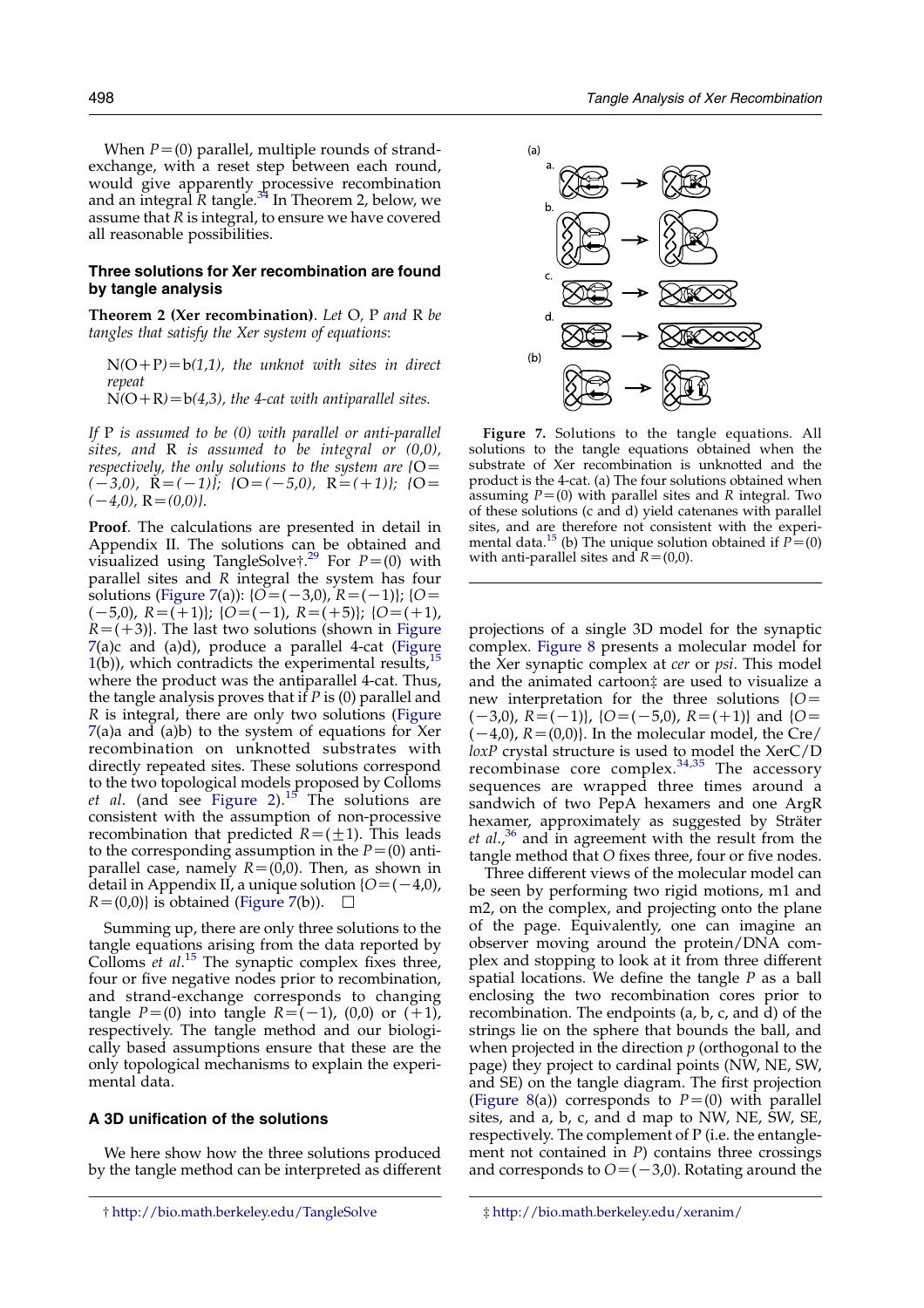<span id="page-6-0"></span>

Figure 8. A possible 3D interpretation of the solutions to the Xer tangle equations. The left panel shows a synapse between two directly repeated Xer recombination sites in an unknotted circular DNA molecule. The Cre/loxP synapse (1CRX, shown as green ribbons) has been used to model the XerCD/recombination core site complex. The accessory sequences are interwrapped approximately three times around two hexamers of PepA (1GYT, represented as a transparent blue molecular surface) and one hexamer of ArgR (1XXB, shown as a transparent cyan surface), as suggested by Sträter et al.<sup>[36](#page-10-0)</sup> The recombinases cleave and rejoin the DNA at the core sites yielding a 4-cat with antiparallel recombination sites. The DNA is colored so that after recombination, one product circle will be magenta and the other<br>will be yellow. The recombinase core complex is slightly off-planar,<sup>[35](#page-10-0)</sup> so that the cores appear either antiparallel in different projections. The right panel shows three projections of the same complex and their tracings, corresponding to the three different solutions to the tangle equations. The  $P$  tangle (circled) contains only the recombination cores. The four DNA arms (a, b, c, and d) are labeled as they enter the P tangle. The O tangle is the complement in 3-space of P. (a) The projection presented here is the same as in the left panel and corresponds to the solution  $O=(-3,0)$ , P=(0) parallel and R=(-1). (b) After a left-hand rotation around the y-axis (transformation m1), the magenta helix emanating from endpoint b crosses over the yellow helix from a. New tangles are defined with respect to this projection to obtain  $\tilde{O}=(-4,0)$ ,  $P=(0)$  antiparallel and  $R=(0,0)$ . (c) After a right-hand rotation around the x-axis (transformation m2), the magenta helix from c crosses over the yellow helix from d, thus yielding  $O = (-5,0)$ ,  $P = (0)$ parallel and  $R=(+1)$ . The projection in (c) contains additional crossings within the accessory sequences of each site. These crossings do not contribute to the O tangle. An animated cartoon of this molecular model can be found at [http://](http://bio.math.berkeley.edu/xeranim) [bio.math.berkeley.edu/xeranim.](http://bio.math.berkeley.edu/xeranim)

*y*-axis (transformation m1) gives  $P=(0)$  but now the sites are antiparallel, and a, b, c, and d map to NE, NW, SW, and SE, respectively (Figure 8(b)). The complement of *P* is  $O=(-4,0)$ , which corresponds

to the second tangle solution. Finally, rotating around the *x*-axis (transformation m2, Figure  $8(c)$ ), gives  $P = (0)$  parallel (a, b, c, and d map to NE, NW, SE, and SW, respectively) and  $O=(-5,0)$ , which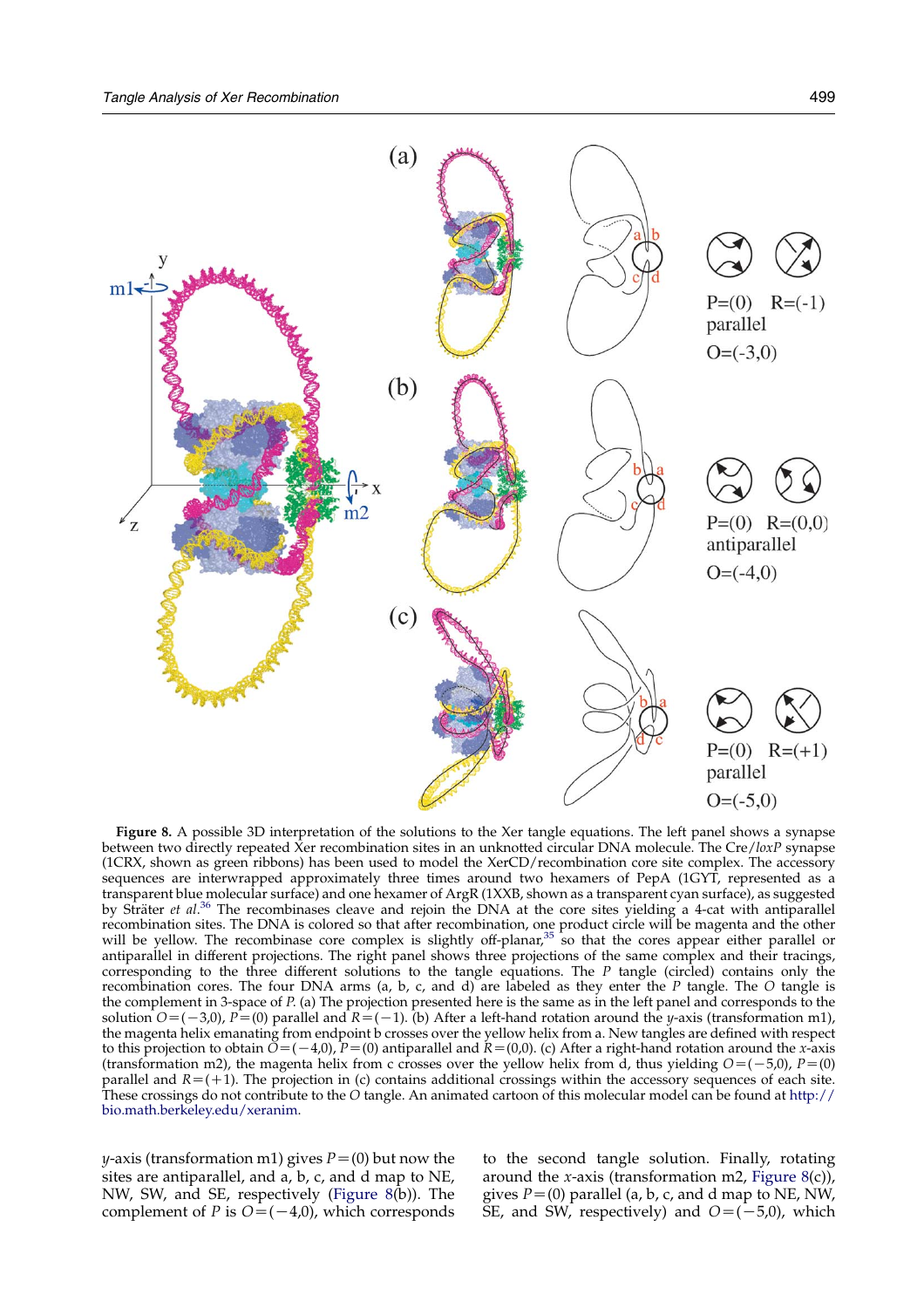different angles in space. It is important to note that in the proposed 3D structure [\(Figure 8](#page-6-0)) there are only three plectonemic interwraps between the accessory sequences. Two of the nodes seen in the  $O=(-5,0)$  projection, and one of the nodes seen in the  $O=(-4,0)$  projection, come not from interwrapping of the accessory sequences, but are "alignment nodes" between the accessory sequences and the outside DNA. A different 3D structure, where O consists of five plectonemic interwraps between the two sets of accessory sequences, and a strand exchange mechanism that introduces one positive node, is also a valid solution, giving the observed topology on unknotted substrates.<sup>[15](#page-10-0)</sup> In a simple representation analogous to that of [Figure 8](#page-6-0), this solution would correspond in the tangle equations to  $P=(0)$ parallel,  $O=(-5,0)$  and  $R=(+1)$ . However, this model with five plectonemic interwraps between accessory sequences does not predict the observed topology when torus knots or catenanes are used as substrates.<sup>[19](#page-10-0)</sup> Therefore, two 3D solutions to the tangle equations that have identical values for  $O$ ,  $P$ and R, and give the correct predictions for the unknotted substrates, are not equivalent, and give different predictions on catenated and knotted substrates.

#### Other site-specific recombination systems

Normal action of tyrosine recombinases produces, for each substrate–product pair, a system of two tangle equations. Such systems generally lead to infinitely many solutions, some of which cannot even be characterized.<sup>[13,16](#page-10-0)</sup> Reducing the number of solutions to a small finite number often requires additional assumptions. Here, we have further extended the tangle method by showing that different tangle solutions may simply correspond to different projections of the same 3D object. This further reduces the number of solutions obtained by binning them in 3D equivalence classes, where two solutions are equivalent if they can be interconverted by rotations and translations in 3-space. We are currently trying to generalize this process to apply it to other tyrosine recombinases. The application to other enzymes with topological selectivity and specificity such as Cre is straightforward, as it mimics the present work. However, the general case opens a new and challenging mathematical problem, as well as non-trivial applications that could give relevant new insights into the mechanism of action of enzymes lacking both topological selectivity and specificity, such as Int.

## 500 Tangle Analysis of Xer Recombination

## Concluding Remarks

Our study builds on Darcy's results, $^{16}$  $^{16}$  $^{16}$  and goes beyond them by providing reasonable biological assumptions to reduce the number of solutions to the tangle equations from infinite to three, and by showing that the three solutions obtained are the only possible explanations to the experimental data and can be interpreted as three different views of the same 3D molecular model. We also provide, in two Appendices, the mathematical proof for the rationality of the tangle O and the detailed calculations of the tangle solutions. For the first time, for tyrosine recombinases, we are able to present a finite number of well-defined solutions with comparatively weak assumptions. The procedure of fusing all solutions obtained by tangle analysis can be extended to other tyrosine recombinases and can be applied to classify, and thus simplify, complicated solution sets (e.g. Int),<sup>[13](#page-10-0)</sup> and to propose topological mechanisms for these enzymes.

In the case of Xer recombination, there could be other possible 3D models, for example some that would consist of five plectonemic interwraps between the two sets of accessory sequences. The topological information is not sufficient to elucidate a detailed biochemical mechanism of Xer recombination. At this stage, more information is needed about the actual  $3\overline{D}$  structure of the Xer/accessory proteins/DNA complex in solution. Crystallographic data, coupled with our results could lead to a better model.

Bath et al. used catenanes as substrates for Xer recombination.<sup>[19](#page-10-0)</sup> Mathematical analysis of these data suggests two models.<sup>[30](#page-10-0)</sup> Among these there is a preferred model where, if  $P=(0)$  parallel, the accessory proteins fix three nodes  $(\hat{O}_b = (-3,0))$ before recombination, and recombination adds one negative node to the domain. In general, analyses of this type on knotted and catenated substrates can help nail down the geometry of the synaptic com-plex when the tangle method applied to a single experiment fails to provide enough information.

## Acknowledgements

We thank J. Arsuaga, J. Bath, M. R. Boocock, I. Darcy, N. Reshetikhin, R. K. Sachs, D. J. Sherratt and W. M. Stark for helpful comments. We especially thank Yuki Saka for assistance with the computer graphics. Research was partially supported through a BWF Interfaces grant to PMMB (D.W.S. and M.V.), NSF grant DMS-9971169 and DGAPA graduate fellowship (M.V.). Other research was supported by the Wellcome Trust (senior fellowship no 57651) (to S.D.C.).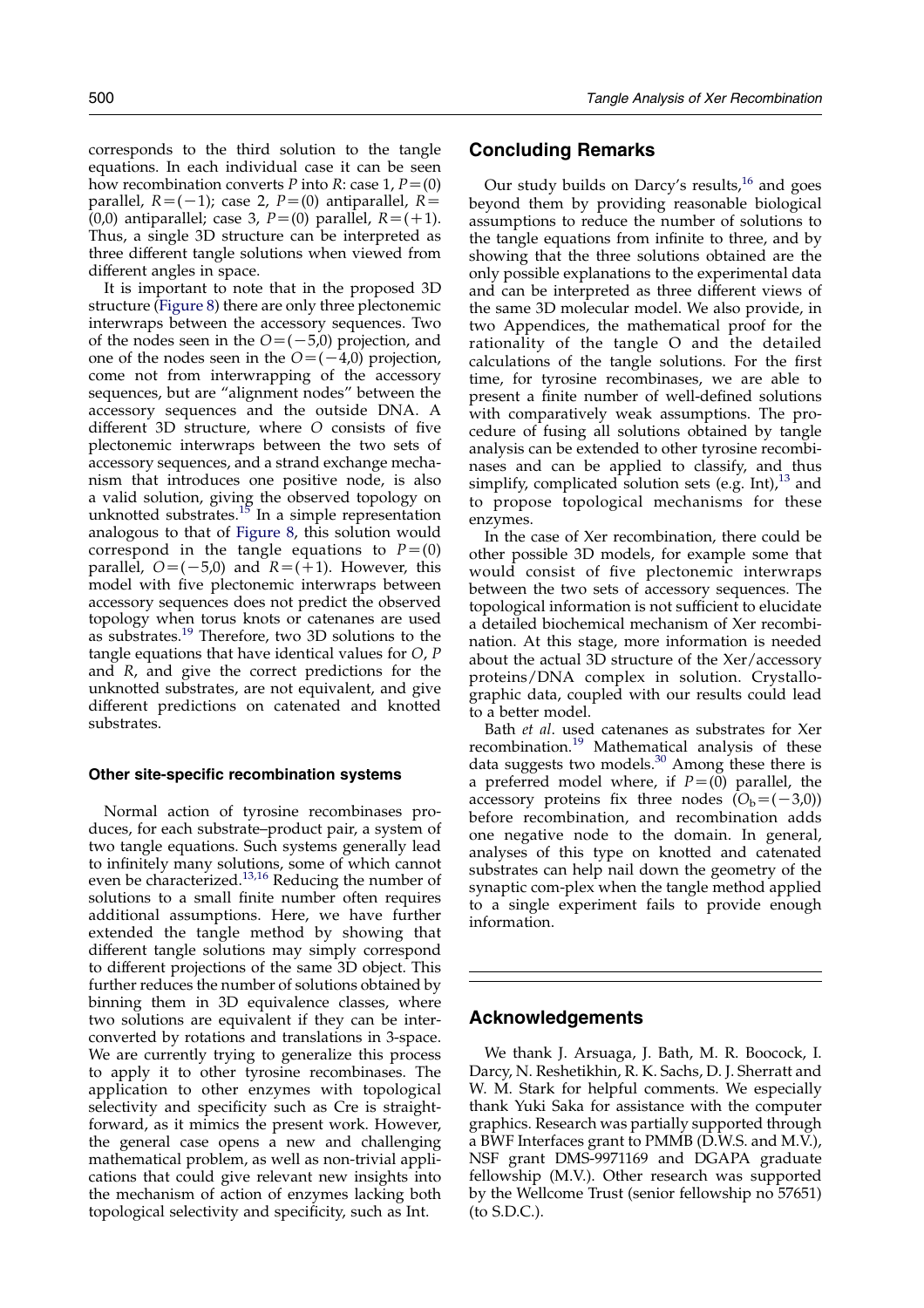## Appendices

This material gives basic definitions used here, as well as detailed proofs for Theorems 1 and 2 in Results and Discussion. Appendix I is directed to a more specialized audience familiar with the mathematical terminology, while Appendix II is intended for all audiences. Appendix I gives more formal definitions for the three types of tangles, states the classification theorem for rational tangles, and presents the proof that, for Xer recombination,  $\overline{P}$  and R are locally unknotted tangles, and O is rational. Appendix II reviews in detail the elementary calculations used to find solutions to the tangle equations.

Here, we chose to use predominantly the term link instead of catenane (contrary to the main text).

## Appendix I

## In Xer Recombination, P and R are Locally Unknotted and O is Rational

A knot is a simple closed curve in  $R^3$ . A catenane (link) is composed of two or more such curves, which can be intertwined. Knots and links are studied through their knot diagrams, planar projections with strand breaks at crossings that encode their topology unambiguously. In a knot diagram, each crossing of one DNA segment over another is referred to as a node. Knots and links can be described by "crossing number", which is the minimum number of nodes in a planar projection (of the knot or catenane).

In this work a tangle, denoted by  $(B,t)$ , refers to a "two-string tangle" defined as a fixed topological three-ball  $\tilde{B}$  in Euclidean 3-space, two non-oriented mutually disjoint spanning arcs t properly embedded in  $B$ , and a fixed direction  $(p)$  in 3-space. A projection in the direction  $p$  determines the tangle diagram for  $(B,t)$ . There are three different types of tangles, locally knotted, rational and prime. A tangle  $(B,t)$  is locally knotted if there is a twosphere S in B that intersects either of the two strands t transversely in two points, and such that the threeball bounded by S in  $R^3$  intersects that strand in a knotted arc (Figure 9(a)). Rational tangles are defined informally in [Figure 3.](#page-2-0) Formally, a tangle is



Figure 9. Other types of tangles: (a) locally knotted tangles; (b) prime tangles.

rational if there is an orientation preserving homeomorphism of pairs from  $(B,t)$  onto  $(D,t_0)$ , where D is the unit ball in 3-space (oriented with the righthand coordinate system) centered at the origin, and  $(D,t_0)$  is a trivial tangle ([Figure 3](#page-2-0)(a)). The classification of rational tangles,  $26,27$  due to J. H. Conway, states that there exists a one-to-one correspondence between equivalence classes of rational tangles and the extended rational numbers (set of rational numbers together with  $\infty$ ). To each extended rational number  $q/p$  is associated a unique Conway vector  $(a_1,a_2,...,a_n)$  by means of a continued fraction as follows:

$$
q/p = a_n + 1/(a_{n-1} + 1/(a_{n-2} + 1/(\cdots + 1/a_1)\cdots)))
$$

By convention,  $p$  and  $q$  are relatively prime,  $p$  is a positive integer or zero, and  $q$  can be any integer. The Conway vector must satisfy the conditions that  $|a_1| > 1$ , all entries have the same sign and are nonzero, except for the last one that can be zero. The tangle  $A=(0,0)$  corresponds to  $q/p=\infty$ ; if  $p\neq0$  and  $q=0$  then  $q/p=0$  corresponds to  $A=(0)$ . The Conway vector provides a way to construct any tangle from the trivial tangle (0,0) thus showing that, intuitively, rational tangles are those that can be "unwound" by successive untwistings of pairs of adjacent endpoints.

Finally, prime tangles are those that are neither rational nor locally knotted. Two different prime tangles are illustrated in Figure 9(b).

Tangle addition and numerator were defined in [Figure 3](#page-2-0)(b) and (c). Rational tangles are related to the family of 4-plat knots and links by the numerator operation: if A and B are rational tangles, then  $N(A+B)$  is a 4-plat [\(Figure 3](#page-2-0)(c), bottom). Each 4-plat can be characterized by a canonical vector  $\langle c_1,c_2,...,c_{2n+1}\rangle$ , as illustrated by the examples in [Figure 3](#page-2-0)(c). A rational number  $\beta/\alpha = 1/(c_1+1/(c_2+1/(\cdots+1/c_{2n+1})\cdots))$ , calculated as a continued fraction from the entries in the canonical vector, can also be used. The 4-plats are denoted either by their canonical vector, or by their Conway symbol  $b(\alpha,\beta)$ .

The following results are used in the tangle analysis of Xer recombination.

**Fact 1.** <sup>25</sup>If  $K_1$  is the unknot and  $K_2 = b(\alpha, \beta)$  is a 4-plat, then the double-branched cyclic cover of  $N(O+P)$  =  $K_1$  is  $S^3$ , and that of  $N(O+\acute{R})=K_2=b(\alpha,\beta)$ is the lens space  $L(\alpha,\beta)$ .

**Fact 2.**  ${}^{37}$ A tangle is rational if, and only if, its double-branched cyclic cover is a solid torus in  $S^3$ .

Lemma 1.  $^{10,37,38}$  $^{10,37,38}$  $^{10,37,38}$ If A and B are locally unknotted tangles and  $b(\alpha, \beta)$  is a 4-plat such that  $N(A+B)=b(\alpha, \beta)$  $\beta$ ), then at least one of A or B is rational.

**Definition.** A knot K in  $S^3$  is strongly invertible if there is an orientation-preserving involution of  $S<sup>3</sup>$ that preserves  $K$  as a set, and reverses the orientation of K.

**Lemma 2.**  $.^{39}$  $.^{39}$  $.^{39}$ No Dehn surgery on a non-trivial strongly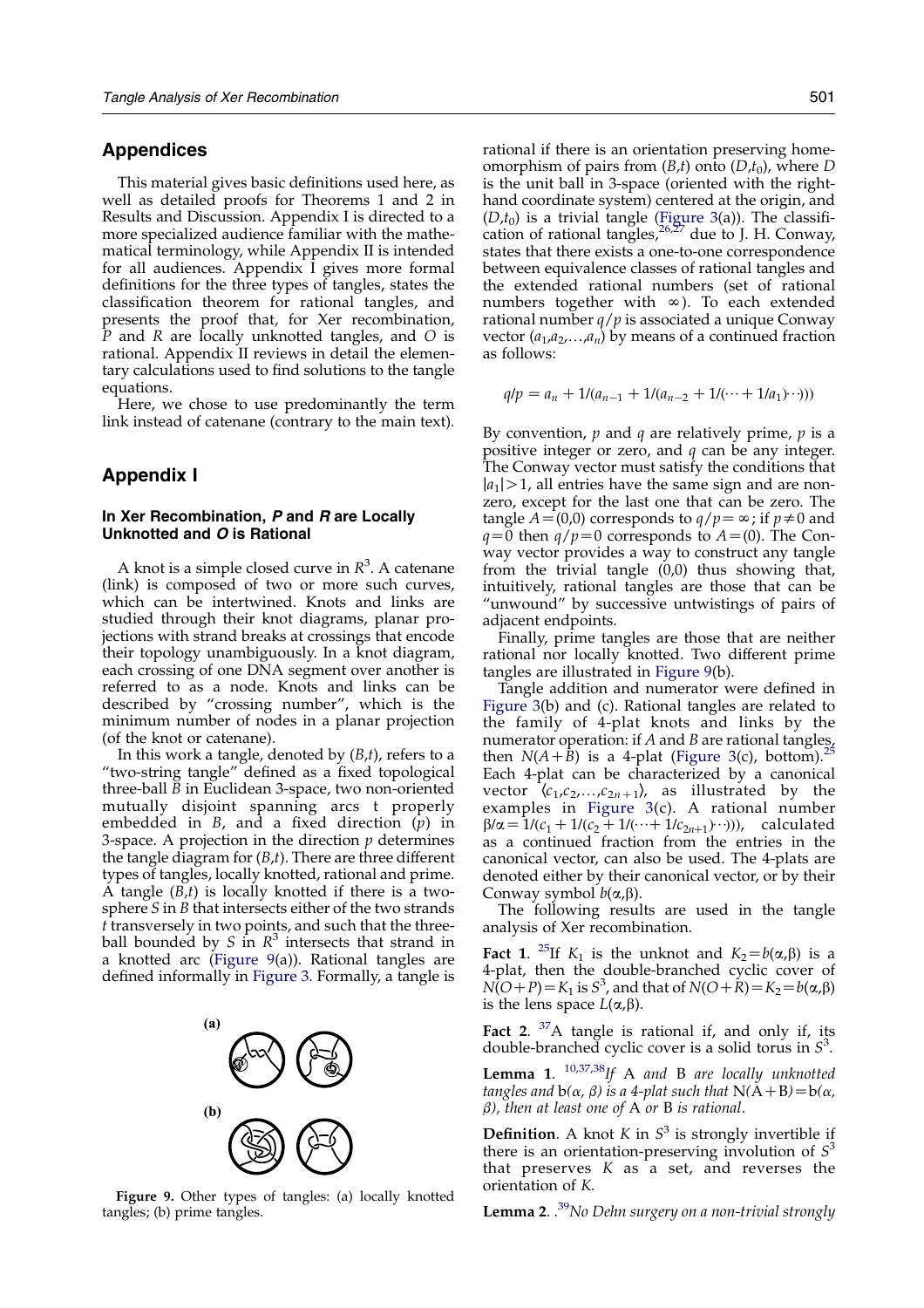invertible knot can produce a lens space of the form  $L(2p,1)$  for any integer p.

Following Isabel Darcy's suggestion, we use Lemma 2 to show that for Xer recombination O is rational.

Theorem 1 (Xer recombination). The system arising from Xer recombination on unknotted substrates is

$$
N(O + P) = b(1, 1), \text{ the unknown, } N(O + R)
$$
  
= b(4, 3), the 4 - cat (\*)

where O, P and R are tangles. From this system, P and R are locally unknotted, and O is rational.

Proof. Claim: O, P and R are locally unknotted tangles.

A local knot in  $O$  or  $P$  would result in at least one local knot in  $N(O+P)$ , implying that  $N(O+P)$  is either a prime or a composite knot, and thus contradicting the first equation in the system. Similarly, a local knot in  $\overline{R}$  would result in a local knot in  $N(O+R)$ , but  $N(O+R)$  is the prime link (catenane)  $b(4,3)$  and, as such, it has two unknotted components.

By the Claim, each of  $O$ ,  $P$  and  $R$  is either prime or rational. We next prove that O is not prime, and is therefore rational.

Let  $O'$ ,  $P'$  and  $R'$  be the double-branched cyclic covers of  $O$ , P and R, respectively. Suppose that  $O$  is prime, then Lemma 1 applied to the first tangle equation  $N(O+P)=b(1,1)$  implies that P is rational. By Fact 2,  $P'$  is a solid torus, i.e.  $P'$  can be seen as the regular neighborhood of some knot K in  $S^3$ . The first tangle equation lifts to  $O' \cup P' \cong S^3 = (b(1,1))'$  where the union is taken along the common boundary of  $P'$  and  $O'$  (a 2D torus). From this equation,  $O'$  is the complement of K in  $\hat{S}^3$ .

Likewise, from the second tangle equation  $Q' \cup R' \cong (b(4,3))'$  with  $(b(4,3))' = L(4,3)$ . But  $Q' =$  $S^3 - K$ , therefore  $L(4,3)$  is obtained by Dehn surgery on the complement of the knot K. K is a strongly invertible knot (the covering transformation of the double-branched cover of  $N(O+P)$  is an orientation preserving involution that maps K onto itself but reverses its orientation); then, by Lemma 2, K is a trivial knot, thus implying that  $O'$  is a solid torus. This contradicts the original assumption that O is prime. We conclude that  $\tilde{O}$  cannot be prime; and, since  $O$  is not locally knotted, O is rational.

Summarizing, Xer recombination on unknotted substrates can be written as the system (\*) of two tangle equations with three unknowns O, P and R. Theorem 1 shows that  $P$  and  $R$  are locally unknotted tangles, and O is a rational tangle. Appropriate assumptions are made about P and R, namely  $P=$ (0) and  $R=(k)$  if the sites in P are parallel, or  $R=$  $(0,0)$  if the sites in P are anti-parallel. Under these conditions, all solutions to the system (\*) can be obtained tangle analysis (see Appendix II), and thus all possible enzymatic mechanisms can be elucidated.

## Appendix II

#### Computing Solutions to the Tangle Equations

Here we show, step-by-step, how to compute solutions to the Xer system of equations. This process involves direct application of the following result.

**Lemma 3.** <sup>[10](#page-10-0)</sup>If *X* and *A* are two rational tangles, with classifying rational numbers  $u/v$  and  $x/y$ , respectively, then  $N(X+A) = b(\alpha, \beta)$  is a 4-plat where  $\alpha =$  $|xv+yu|$ , and  $\beta$  is determined as follows:

- (i) If  $\alpha=0$  then  $\beta=1$ ;
- (ii) If  $\alpha=1$  then  $\beta=1$ ;
- (iii) If  $\alpha > 1$ , then  $\beta$  is determined uniquely by  $0 <$  $\beta < \alpha$  and  $\beta \equiv \sigma(vy' + ux') \pmod{\alpha}$ , where  $\sigma =$ sign( $vx+yu$ ) and  $y'$  and  $x'$  are integers such that  $xx'-yy'=1$ .

If  $P=(0)$  with sites in parallel alignment and  $R=$  $(k)$  for some integer  $k$ , from the two equations in the system ( $*$ ) result two equations for  $\alpha$ :

$$
1 = |0v + 1u| = |u|
$$

$$
4=|kv+u|
$$

By squaring both equations we obtain:

$$
1 = u2
$$

$$
16 = k2v2 + 2kuv + u2
$$

Subtracting the first from the second equation results in:

$$
k^2v^2 + 2kuv - 15 = 0
$$

We first solve the quadratic equation for  $k$  in terms of *u* and *v*, and then we substitute  $u = \pm 1$  (since  $u^2 =$ 1) to express k in terms of  $v$ . By definition,  $v$  is positive, therefore there are eight possible solution pairs  $(u/v,k)$ :  $(1/3,1)$ ,  $(1,3)$ ,  $(1,-5)$ ,  $(1/5,-1)$  and their additive inverses (i.e.  $(-1/3,-1)$  etc.).

Each entry in a pair is the classifying rational number for a rational tangle; the first entry corresponding to O and the second to R. We thus obtained four chiral pairs (i.e. mirror image pairs) of possible solutions  $(O,R)$  to the tangle equations. Only one of each chiral pair satisfies the system of tangle equations for Xer recombination since the 4-cat  $b(4,3)$  is a chiral link (not equivalent to its mirror image). The resulting solutions to the tangle equations are  $(-1/3,-1)$ ,  $(-1/5,1)$ ,  $(1,3)$  and  $(-1,5)$ , corresponding to the four tangle solutions shown in [Figure 7\(a\).](#page-5-0) The two solutions shown in Figure  $7(a)c$  and  $(a)d$  (corresponding to  $(1,3)$  and  $(-1,5)$ ) convert unknotted molecules with directly repeated sites to 4-cats with parallel sites, and are therefore not consistent with experimental results.

Now, if  $P=(0)$  with antiparallel sites, then [Figure](#page-4-0) [5](#page-4-0) suggests that  $R=(0,0)$ , the infinity tangle, with classifying extended rational number  $\infty = 1/0$ . From Lemma 3, the corresponding equations are: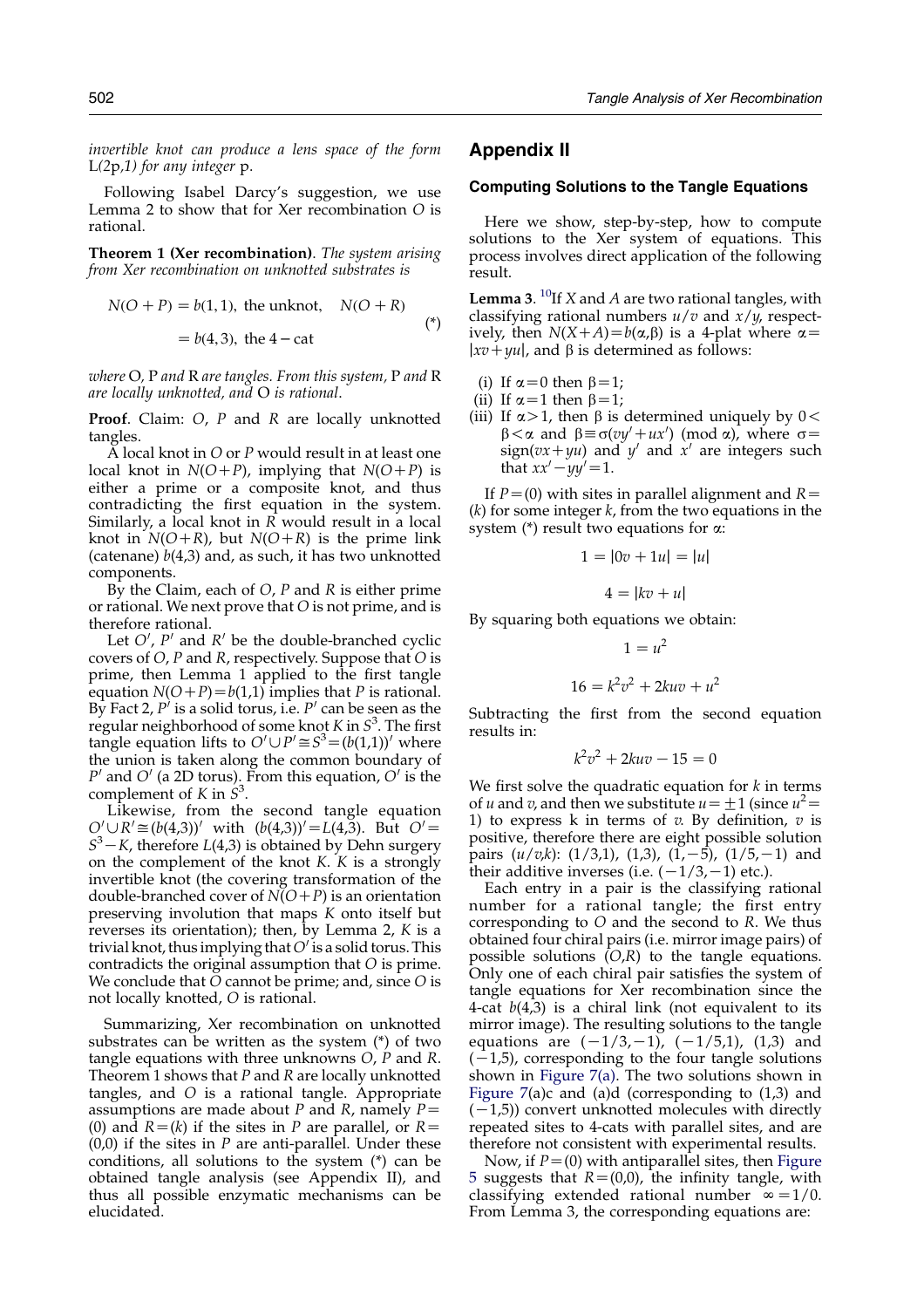$$
1 = |0v + 1u| = |u|
$$
  

$$
4 = |v + 0u| = |v|
$$

<span id="page-10-0"></span>thus leading to two possible solutions  $u/v=1/4$ , and  $u/v=-1/4$ . From these, only  $u/v=-1/4$ satisfies the system of tangle equations. This solution corresponds to  $O=(-4,0)$ ,  $\bar{P}=(0)$  and  $R=(0,0)$ .

All rational, and sum of rational, tangle solutions to a system of two or more tangle equations can be obtained using the software TangleSolve,<sup>29</sup> which is an implementation of Lemma 3 and other published results.<sup>10,28,30,40,41</sup>

## References

- 1. Sadowski, P. D. (1993). Site-specific genetic recombination: hops, flips, and flops. FASEB J. 7, 760–767.
- 2. Hallet, B. & Sherratt, D. J. (1997). Transposition and site-specific recombination adapting DNA cut-andpaste mechanism to a variety of genetic rearrangements. FEMS Microbiol. Rev., 21.
- 3. Cozzarelli, N. R., Kraznow, M. A., Gerrard, S. P. & White, J. H. (1984). A topological treatment of recombination and topoisomerases. Cold Spring Harbor Symp. Quant. Biol. **49**, 383-400.
- 4. Stark, W. M. & Boocock, M. R. (1995). Topological selectivity in site-specific recombination. In Mobile Genetic Elements (Sherratt, D. J., ed.), pp. 101–129, IRL Press at Oxford University, Oxford.
- 5. Sumners, D. W., Ernst, C., Cozzarelli, N. R. & Spengler, S. J. (1995). Mathematical analysis of the mechanisms of DNA recombination using tangles. Quart. Rev. Biophys. 28, 253–313.
- 6. Landy, A. (1999). Coming or going its another pretty picture for the lambda-Int family album. Proc. Natl Acad. Sci. USA, 96, 7122–7124.
- 7. Nunes-Düby, S. E., Kwon, H. J., Tirumalai, R. S., Ellenberger, T. & Landy, A. (1998). Similarities and differences among 105 members of the Int family of site-specific recombinases. Nucl. Acids Res. 26, 391–406.
- 8. Stark, W. M., Boocock, M. R. & Sherratt, D. J. (1992). Catalysis by site-specific recombinases. Trends Genet. 8, 432–439.
- 9. Vazquez, M. & Sumners, D. W. (2004). Tangle analysis of Gin site-specific recombination. Math. Proc. Cambridge Phil. Soc. 136, 565–582.
- 10. Ernst, C. & Sumners, D. W. (1990). A calculus for rational tangles: applications to DNA recombination. Math. Proc. Cambridge Phil. Soc. 108, 489–515.
- 11. McIlwraith, M. J., Boocock, M. R. & Stark, W. M. (1997). Tn3 resolvase catalyses multiple recombination events without intermediate rejoining of DNA ends. J. Mol. Biol. 266, 108–121.
- 12. Wasserman, S. A., Dungan, J. M. & Cozzarelli, N. R. (1985). Discovery of a predicted DNA knot substantiates a model for site-specific recombination. Science, 229, 171–174.
- 13. Crisona, N. J., Weinberg, R. L., Peter, B. J., Sumners, D. W. & Cozzarelli, N. R. (1999). The topological mechanism of phage lambda integrase. J. Mol. Biol. 289, 747–775.
- 14. Grainge, I., Buck, D. & Jayaram, M. (2000). Geometry of site alignment during Int family recombination: antiparallel synapsis by the FLP recombinase. J. Mol. Biol. 298, 749–764.
- 15. Colloms, S. D., Bath, J. & Sherratt, D. J. (1997). Topological selectivity in Xer site-specific recombination. Cell, 88, 855–864.
- 16. Darcy, I. (2001). Biological distances on DNA knots and links: applications to Xer recombination. J. Knot Theory Ramif. 10, 269–294.
- 17. Summers, D. K. & Sherratt, D. J. (1984). Multimerization of high copy number plasmids causes instability: ColE1 encodes a determinant essential for plasmid monomerization and stability. Cell, 36, 1097–1103.
- 18. Alén, C., Sherratt, D. J. & Colloms, S. D. (1997). Direct interaction of aminopeptidase A with recombination site DNA in Xer site-specific recombination. EMBO J. 16, 5188–5197.
- 19. Bath, J., Sherratt, D. J. & Colloms, S. D. (1999). Topology of Xer recombination on catenanes produced by lambda integrase. J. Mol. Biol. 289, 873–883.
- 20. Colloms, S. D., McCulloch, R., Grant, K., Neilson, L. & Sherratt, D. J. (1996). Xer-mediated site-specific recombination in vitro. EMBO J. 15, 1172–1181.
- 21. McCulloch, R., Coggins, W., Colloms, S. D. & Sherratt, D. J. (1994). Xer-mediated site-specific recombination at cer generates Holliday junctions in vivo. EMBO J. 13, 1844–1855.
- 22. Bregu, M., Sherratt, D. J. & Colloms, S. D. (2002). Accessory factors determine the order of strand exchange in Xer recombination at psi. EMBO J. 21, 3888-3897.
- 23. Murasugi, K. (1996). Knot Theory, Its Applications (Translated by B. Kurpita), Birkhauser, Boston, MA.
- Rolfsen, D. (1976). Knots Mathematics Lecture Series 7, Publish or Perish, Berkeley, CA.
- 25. Burde, G. & Zieschang, H. (1985). Knots. In de Gruytier Studies in Mathematics (Gabriel, P., ed.), vol. 5, Walter de Gruyter, Berlin.
- 26. Conway, J. H. (1967). An enumeration of knots and links, and some of their algebraic properties. Computational Problems in Abstract Algebra, Pergamon, Oxford, UK pp. 329–358.
- 27. Goldman, J. R. & Kauffman, L. H. (1997). Rational tangles. Advan. Appl. Math. 18, 300–332.
- 28. Ernst, C. & Sumners, D. W. (1999). Solving tangle equations arising in a DNA recombination model. Math. Proc. Cambridge Phil. Soc. 126, 23–36.
- 29. Saka, Y. & Vazquez, M. (2002). TangleSolve: topological analysis of site-specific recombination. Bioinformatics, 18, 1011–1012.
- 30. Vazquez, M. (2000). Tangle analysis of site-specific recombination: Gin and Xer systems. PhD dissertation in mathematics, Florida State University, Tallahassee, FL.
- 31. Van Duyne, G. D. (2001). A structural view of Cre-loxP site-specific recombination. Annu. Rev. Biophys. Biomol. Struct. 30, 87–104.
- 32. Arciszewska, L. K. & Sherratt, D. J. (1995). Xer sitespecific recombination in vitro. EMBO J. 14, 2112–2120.
- 33. Stark, W. M., Sherratt, D. J. & Boocock, M. R. (1989). Site-specific recombination by Tn3 resolvase: topological changes in the forward and reverse reactions. Cell, 58, 779–790.
- 34. Gourlay, S. C. & Colloms, S. D. (2004). Control of Cre recombination by regulatory elements from Xer recombination systems. Mol. Microbiol. 52, 53–65.
- 35. Gopaul, D. N., Guo, F. & Van Duyne, G. D. (1998). Structure of the Holliday junction intermediate in CreloxPsite-specific recombination.EMBO J. 17, 4175–4187.
- 36. Sträter, N., Sherratt, D. J. & Colloms, S. D. (1999).